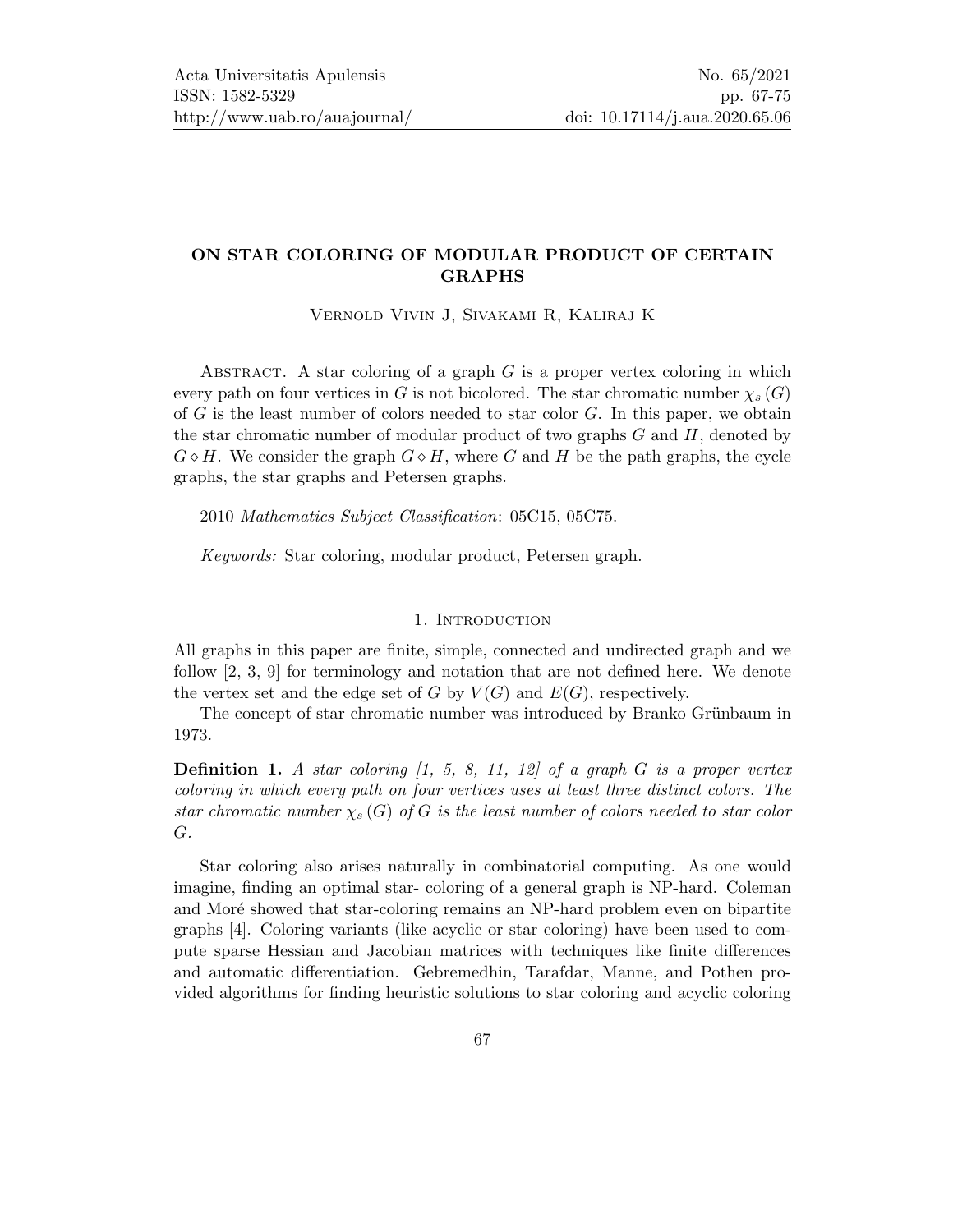problems [\[7\]](#page-7-7). Their techniques utilize the structure of subgraphs induced by color classes and their findings have applications to efficient computation of Hessian matrices. Because the problems of computing these matrices can be recast as graph coloring problems, employing graph coloring as a model for computation can yield particularly effective algorithms. See [\[6\]](#page-7-8) for a detailed survey of using graph coloring to compute derivatives.

During the years star coloring of graphs has been studied extensively by several authors, for instance see [\[1,](#page-7-3) [4,](#page-7-6) [5\]](#page-7-4).

#### 2. Preliminaries

**Definition 2.** The modular product [\[10\]](#page-8-3)  $G \diamond H$  of two graphs G and H is the graph with vertex set  $V(G) \times V(H)$ , in which a vertex  $(v, w)$  is adjacent to a vertex  $(v', w')$ if and only if either

- v s adjacent to v' and w is adjacent to w' or
- v is not adjacent to v' and w is not adjacent to w'.

For any graph G, we denote the number of vertices of G by  $\nu(G)$ . By the definition of the modular product  $G \diamond H$  of G and H, if  $\nu(G) = 1$  then  $G \diamond H = H$ and if  $\nu(H) = 1$  then  $G \diamond H = G$ , thus  $\lambda(G \diamond H) = \lambda(H)$  or  $\lambda(G \diamond H) = \lambda(G)$ . Therefore in the following, we assume  $\nu_G \geq 2$  and  $\nu_H \geq 2$ .

Kozen studied the complexity of finding cliques in the modular product of two graphs. By observing that  $G \diamond H$  has a clique of size  $(G)$  and  $G \diamond H$  (both G and H have n vertices) has a clique of size n if and only if  $G$  and  $H$  are isomorphic, Kozen [\[10\]](#page-8-3) proved that the problem of finding a clique of size n in  $G \diamond H$  is equivalent to the isomorphism problem and that the problem of determining whether  $G \diamond H$  has a clique of size  $(1 - \epsilon)$  is NP-complete.

Consider the modular product of two graphs  $G$  and  $H$ . Graphs  $G$  and  $H$  are called the factors of the modular product. An important fact about the modular product is that the projections into its factors are not weak homomorphisms. The modular product has some interesting properties, for example the modular product of two graphs is disconnected if and only if one factor is complete and the other disconnected or if both factors are complete and the modular product in general does not have a unique prime factorization. Imrich [\[10\]](#page-8-3) proved a theorem regarding a situation in which the prime factorization of the modular product is unique.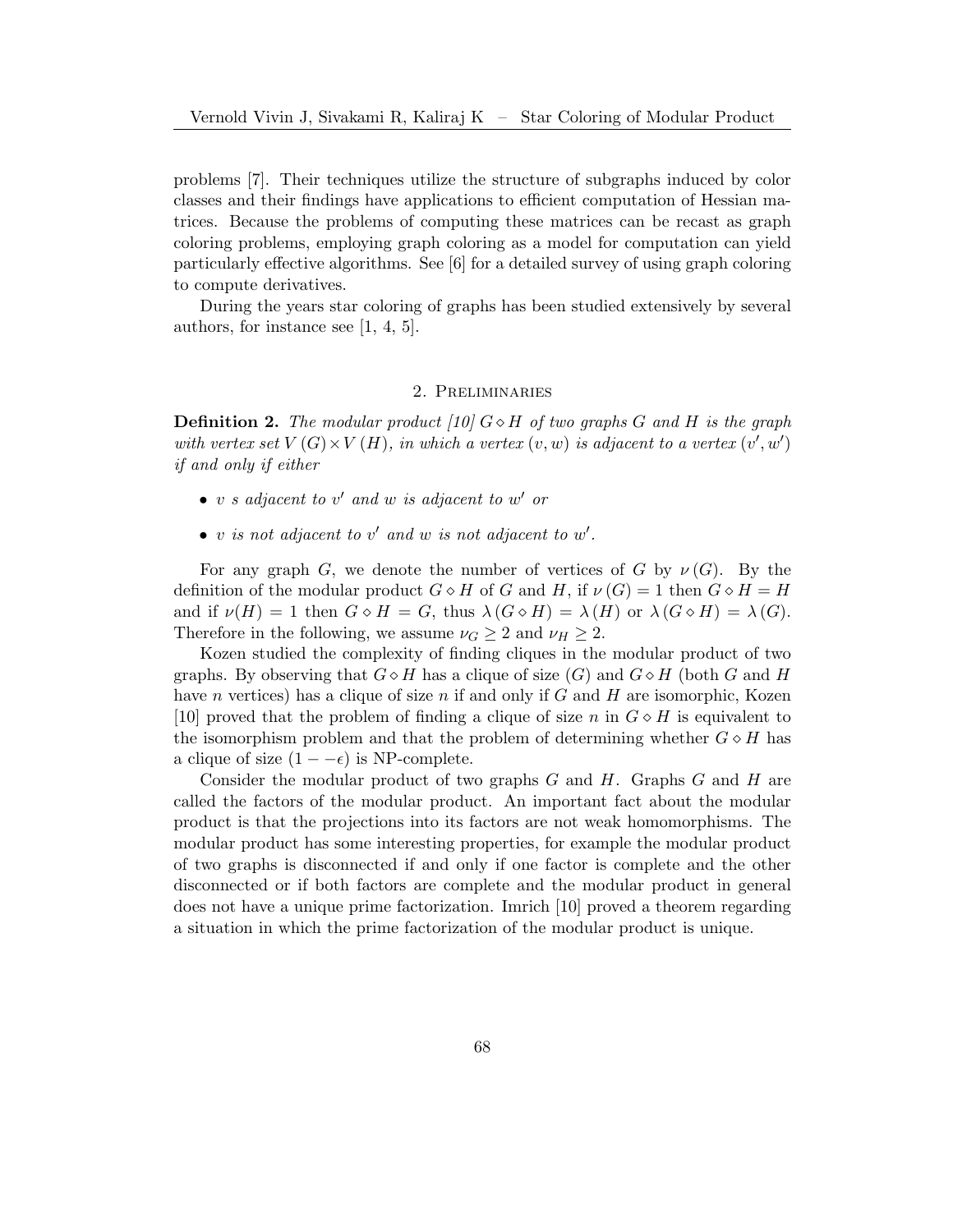# 3. Main Results

In this section, we find the exact values of the star chromatic number of modular product of path graph with path graph  $P_m \diamond P_n$ , cycle graph with cycle graph  $C_m \diamond C_n$ , star graph with star graph  $K_{1,m} \diamond K_{1,n}$  and Petersen graphs.

# 3.1. Star Coloring of Modular Product of Path Graphs and Cycle Graphs

Now we consider the graph  $G$  and  $H$  be the path graphs or cycle graphs of order  $m \leq n$ . Let  $V(G) = \{u_i : 1 \leq i \leq m\}$  and  $V(H) = \{v_j : 1 \leq j \leq n\}$ . By the definition of the modular product, the vertices of  $G \diamond H$  is denoted as follows:

$$
V(G \diamond H) = \bigcup_{i=1}^{m} \{(u_i, v_j) : 1 \le j \le n\}.
$$

**Theorem 1.** Let G and H be the path graphs of order  $m \geq 3$  and  $n \geq 3$ , then

$$
\chi_s(G \diamond H) = \begin{cases} n, & \text{if } m = 3, \\ mn - 2(m + n) + 6, & \text{if } m = 4, 5, n \ge 4 \\ mn - 2m - n + 3, & \text{if } m = 6, 6 \le n \le 8 \\ mn - 2n, & \text{otherwise.} \end{cases}
$$

*Proof.* Case (i): When  $m = 3$ .

Let  $\{c_1, c_2, \ldots, c_n \}$  be the set of *n* distinct colors. For  $1 \leq j \leq n$  and  $1 \leq i \leq 3$ the vertices  $(u_i, v_j)$  can be colored with color j.

**Case (ii):** When  $m = 4, 5$  and  $n \geq 4$ .

**Subcase (i):** When  $m = 4$ , and  $n \geq 4$ .

- For  $1 \leq i \leq m, 1 \leq j \leq 3$  the vertices  $(u_i, v_j)$  can be colored with color i.
- For  $i = 1, 3, 2 \le j \le \left\lfloor \frac{n}{2} \right\rfloor$ 2 the vertices  $(u_i, v_{2j})$  can be colored with color  $4j - 3$ .
- For  $i = 2, 4, 2 \le j \le \left\lfloor \frac{n}{2} \right\rfloor$ 2 the vertices  $(u_i, v_{2j})$  can be colored with color  $4j - 2$ .
- For  $i = 1, 4, 2 \le j \le \left\lfloor \frac{n}{2} \right\rfloor$ 2 the vertices  $(u_i, v_{2j+1})$  can be colored with color  $4j-1$ .
- For  $i = 2, 3, 2 \le j \le \left\lfloor \frac{n}{2} \right\rfloor$ 2 the vertices  $(u_i, v_{2j+1})$  can be colored with color 4j.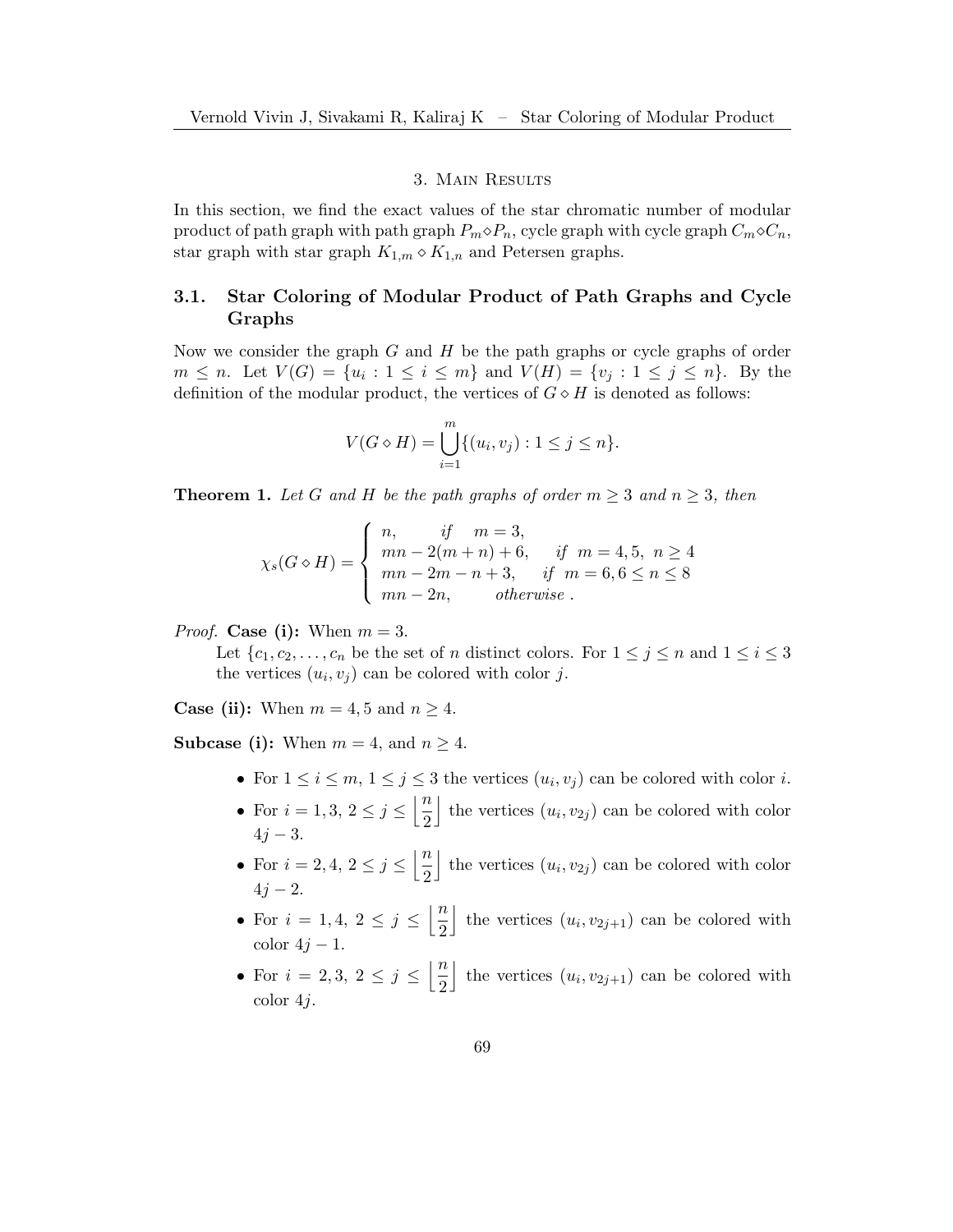**Subcase (ii):** When  $m = 5$ , and  $n \geq 4$ .

- For  $1 \leq i \leq m, 1 \leq j \leq 3$  the vertices  $(u_i, v_j)$  can be colored with color i.
- For  $i = 1, 4, 1 \leq j \leq n-3$  the vertices  $(u_i, v_{j+3})$  can be colored with color  $3j+3$ .
- For  $i = 2, 5, 1 \leq j \leq n-3$  the vertices  $(u_i, v_{j+3})$  can be colored with color  $3i + 4$ .
- For  $i = 3, 1 \leq j \leq n-3$  the vertices  $(u_i, v_{j+3})$  can be colored with color  $3j + 5$ .

Suppose  $\chi_s(G \diamond H) \le mn - 2(m + n) + 6$ , for  $m = 4, 5, n \ge 4$ . Now we colored the vertices  $(u_i, v_j)$  where  $1 \leq j \leq n$ ,  $1 \leq i \leq 5$  has to be colored with one of the colors  $\{1, 2, \ldots, mn - 2(m+n) + 5\}$  which results in bicolored paths on four vertices and so contradicts the definition of star coloring. So we need one more color, hence  $\chi_s(G \diamond H) \ge mn - 2(m + n) + 6$ . Therefore  $\chi_s(G \diamond H) = mn - 2(m + n) + 6.$ 

**Case (iii):** When  $m = 6$ , and  $6 \le n \le 8$ .

- For  $1 \leq i \leq m, 1 \leq j \leq 3$  the vertices  $(u_i, v_j)$  can be colored with color i.
- For  $1 \leq i \leq m-2, 1 \leq j \leq n-3$  the vertices  $(u_i, v_{j+3})$  can be colored with color  $5j + i + 1$ .
- For  $i = m 1$ ,  $1 \le j \le n 3$  the vertices  $(u_i, v_{j+3})$  can be colored with color  $5j + 3$ .
- For  $i = m, 1 \leq j \leq n-3$  the vertices  $(u_i, v_{j+3})$  can be colored with color  $5j + m$ .

Suppose  $\chi_s(G \diamond H) \le mn - 2m - n + 3$ , for  $m = 6, 6 \le n \le 8$ . Now we colored the vertices  $(u_i, v_j)$  where  $1 \leq j \leq n$ ,  $1 \leq i \leq m$  has to be colored with one of the colors  $\{1, 2, \ldots, mn - 2m - n + 2\}$  which results in bicolored paths on four vertices and so contradicts the definition of star coloring. So we need one more color, hence  $\chi_s(G \diamond H) \ge mn - 2m - n + 3$ . Therefore  $\chi_s(G \diamond H) = mn - 2m - n + 3.$ 

**Case (iv):** When  $m > 6$ .

- For  $1 \leq i \leq 3, 1 \leq j \leq n$ , the vertices  $(u_i, v_j)$  can be colored with color j.
- For  $4 \leq i \leq m, 1 \leq j \leq n$ , the vertices  $(u_i, v_j)$  can be colored with color  $(i - 3)n + i$ .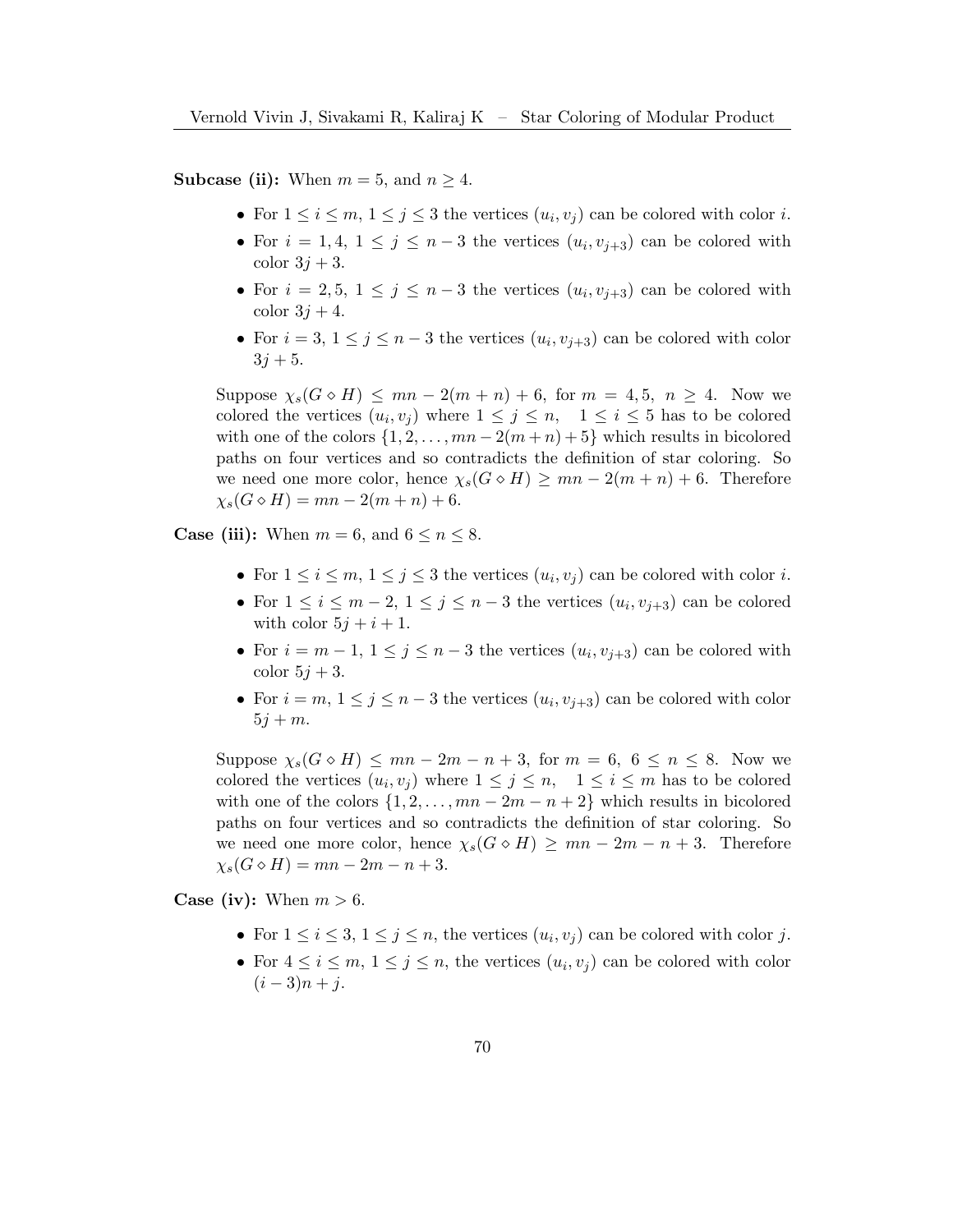Suppose  $\chi_s(G \diamond H) \le mn - 2n$ ,  $m > 6$ . Now we colored the vertices  $(u_i, v_j)$  where  $1 \leq j \leq n$ ,  $1 \leq i \leq m$  has to be colored with one of the colors  $\{1, 2, \ldots, mn-2n-1\}$ which results in bicolored paths on four vertices and so contradicts the definition of star coloring. So we need one more color, hence  $\chi_s(G \diamond H) \geq mn - 2n$ . Therefore  $\chi_s(G \diamond H) = mn - 2n$ .

**Theorem 2.** Let G and H be the cycle graphs of order  $m > 6$  and  $n > 6$ , then

 $\chi_s(G \diamond H) = \begin{cases} n(m-3) + 3, & \text{if } n \equiv 0, 1, 3 \mod 4, \\ n(m-3) + 4, & \text{if } n = 2 \mod 4. \end{cases}$  $n(m-3)+4$ , if  $n \equiv 2 \mod 4$ .

*Proof.* Case (i): When  $n \equiv 0, 1, 3 \mod 4$ .

Let  $\{c_1, c_2, \ldots, c_{n(m-3)+3} \text{ be the set of } n(m-3)+3 \text{ distinct colors. For } 1 \leq$  $j \leq n$  the vertices  $(u_1, v_i)$  can be colored with color 1.

**Subcase (i):** When  $n \equiv 0 \mod 4$ .

- For  $j \equiv 1, 2 \mod 4, 1 \leq j \leq n$  the vertices  $(u_2, v_j)$  can be colored with color 2.
- For  $j \equiv 0, 3 \mod 4, 1 \leq j \leq n$  the vertices  $(u_2, v_j)$  can be colored with color 3.
- For  $1 \leq i \leq m-3$  and  $1 \leq j \leq n$  the vertices  $(u_{i+2}, v_j)$  can be colored with color  $n(i-1) + j + 3$ .
- For  $1 \leq j \leq n$  the vertices  $(u_m, v_j)$  can be colored with color  $j + 3$ .

Subcase (ii): When  $n \equiv 1 \mod 4$ .

- For  $j \equiv 1, 2 \mod 4, 1 \leq j \leq n-1$ , the vertices  $(u_2, v_j)$  can be colored with color 2.
- For  $j \equiv 0, 3 \mod 4, 1 \leq j \leq n-1$  the vertices  $(u_2, v_j)$  can be colored with color 3.
- For  $1 \leq i \leq 2$  and  $1 \leq j \leq n-1$  the vertices  $(u_{i+2}, v_i)$  can be colored with color  $n(i-1) + j + 4$ .
- For  $3 \leq i \leq m-3$  and  $1 \leq j \leq n$  the vertices  $(u_{i+2}, v_j)$  can be colored with color  $n(i - 1) + j + 3$ .
- For  $1 \leq j \leq n$  the vertices  $(u_m, v_j)$  can be colored with color  $j + 4$ .
- For the vertices  $(u_i, v_n)$ ,  $i = 2, 4$  and  $(u_3, v_n)$  can be colored with color 4 and  $n + 4$ .

Subcase (iii): When  $n \equiv 3 \mod 4$ .

• For  $j \equiv 1, 2 \mod 4, 1 \leq j \leq n-2$ , the vertices  $(u_2, v_j)$  can be colored with color 2.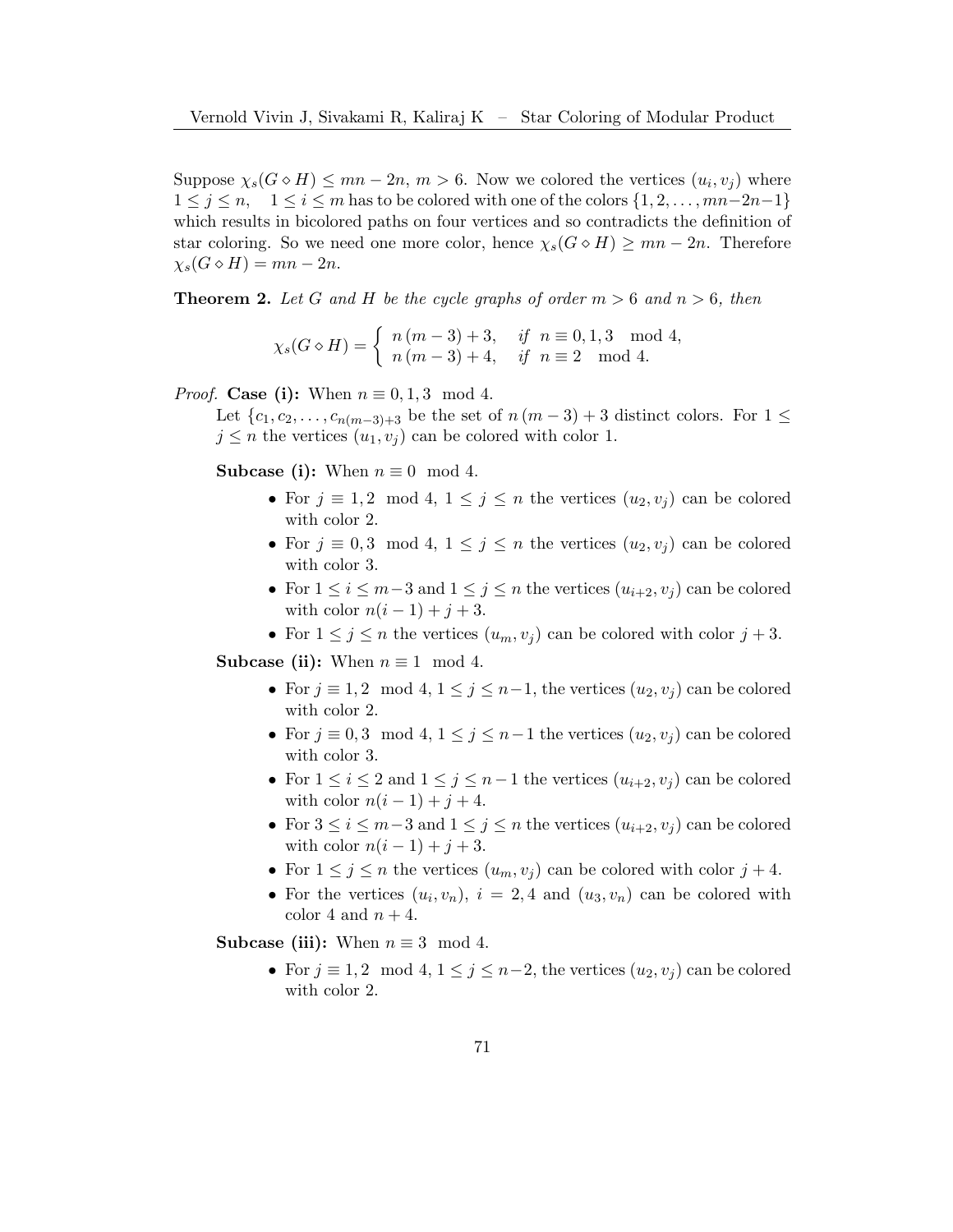- For  $j \equiv 0, 3 \mod 4, 1 \leq j \leq n-2$  the vertices  $(u_2, v_j)$  can be colored with color 3.
- For  $1 \leq i \leq 2$  and  $1 \leq j \leq n-2$  the vertices  $(u_{i+2}, v_i)$  can be colored with color  $n(i-1) + j + 4$ .
- For  $3 \leq i \leq m-3$  and  $1 \leq j \leq n$  the vertices  $(u_{i+2}, v_i)$  can be colored with color  $n(i-1) + j + 3$ .
- For  $1 \leq j \leq n$  the vertices  $(u_m, v_j)$  can be colored with color  $j + 4$ .
- For the vertices  $(u_i, v_{n-1}), i = 2, 4$  can be colored with color 4.
- For the vertices  $(u_3, v_{n-1})$  and  $(u_3, v_n)$  can be colored with color  $n+3$ and  $n+4$ .
- For the vertices  $(u_2, v_n)$  and  $(u_4, v_n)$  can be colored with color 3 and  $2n + 3$ .

Suppose  $\chi_s(G \diamond H) \leq n(m-3)+3$ , for  $n \equiv 0,1,3 \mod 4$ . Now we colored the vertices  $(u_i, v_j)$  where  $j \equiv 0, 1, 3 \pmod{4}, 1 \le i \le m$  has to be colored with one of the colors  $\{1, 2, \ldots, n (m-3)+2\}$  which results in bicolored paths on four vertices and so contradicts the definition of star coloring. So we need one more color, hence  $\chi_s(G \diamond H) \geq n(m-3)+3$ . Therefore  $\chi_s(G \diamond H) = n(m-3)+3$ .

### **Case (ii):** When  $n \equiv 2 \mod 4$ .

Let  $\{c_1, c_2, \ldots, c_{n(m-3)+4}\}$  be the set of  $n(m-3)+4$  distinct colors. For  $1 \leq$  $j \leq n$  the vertices  $(u_1, v_j)$  can be colored with color 1.

- For  $j \equiv 1, 2 \mod 4, 1 \leq j \leq n-2$  the vertices  $(u_2, v_j)$  can be colored with color 2.
- For  $j \equiv 0, 3 \mod 4, 1 \leq j \leq n-2$  the vertices  $(u_2, v_j)$  can be colored with color 3.
- For  $1 \leq i \leq m-3$  and  $1 \leq j \leq n$  the vertices  $(u_{i+2}, v_i)$  can be colored with color  $n(i-1) + j + 4$ .
- For  $1 \leq j \leq n$  the vertices  $(u_m, v_j)$  can be colored with color  $j + 4$ .
- For the vertices  $(u_2, v_{n-1})$  and  $(u_2, v_n)$  can be colored with color 4.

Suppose  $\chi_s(G \circ H) \leq n(m-3)+4$ , for  $n \equiv 2 \mod 4$ . Now we colored the vertices  $(u_i, v_j)$  where  $j \equiv 2 \pmod{4}$ ,  $1 \leq i \leq m$  has to be colored with one of the colors  $\{1, 2, \ldots, n \ (m-3) + 3\}$  which results in bicolored paths on four vertices and so contradicts the definition of star coloring. So we need one more color, hence  $\chi_s(G \diamond H) \ge n(m-3)+4$ . Therefore  $\chi_s(G \diamond H) = n(m-3)+4$ .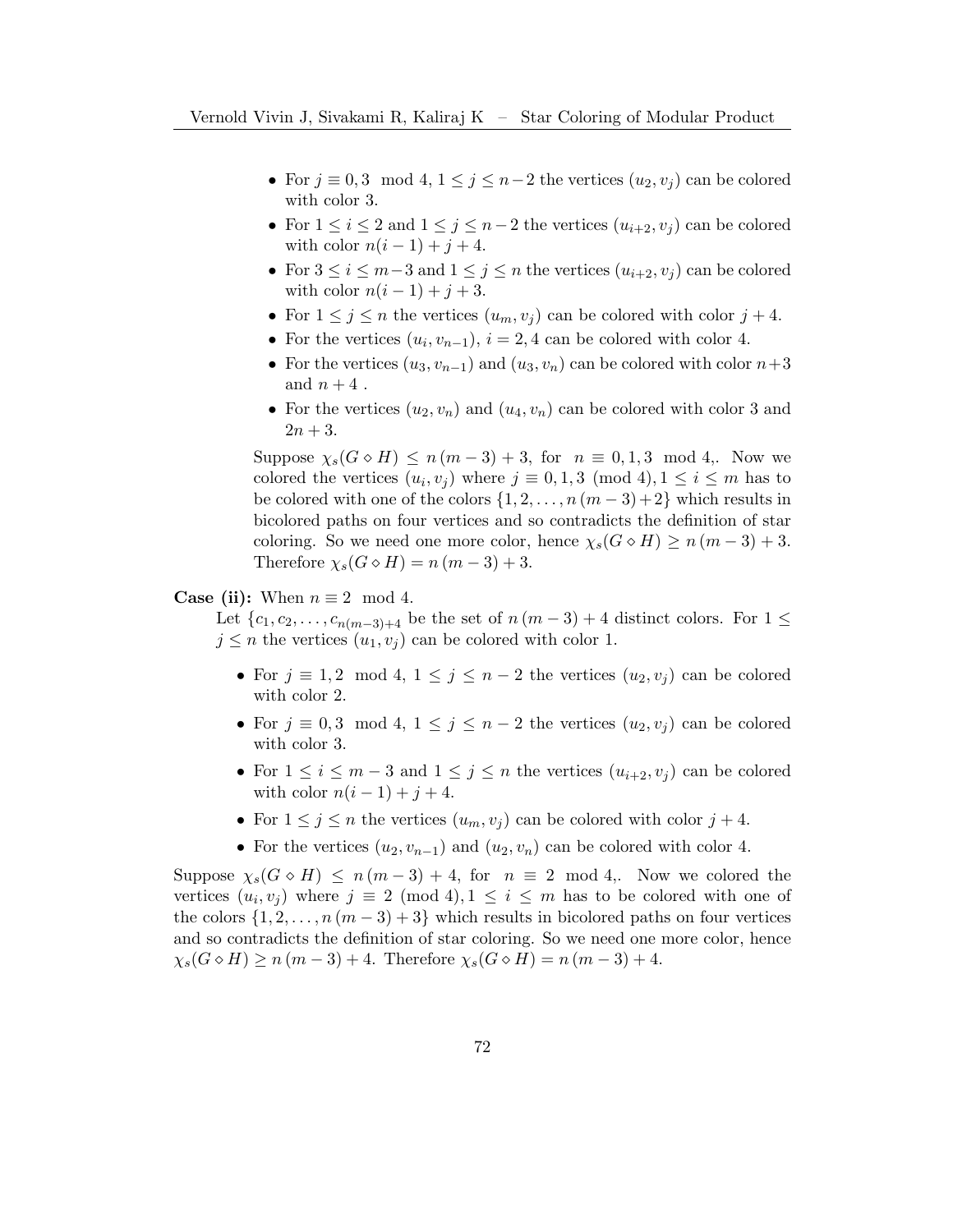# 3.2. Star Coloring of Modular Product of Star Graphs

Now we consider the graph G and H be the star graphs of order  $m \leq n$ . Let  $V(G) = \{u_1\} \cup \{u_i : 2 \le i \le m+1\}$  and  $V(H) = \{v_1\} \cup \{v_j : 2 \le j \le n+1\}$ . By the definition of the modular product, the vertices of  $G \diamond H$  is denoted as follows:

$$
V(G \diamond H) = \bigcup_{i=1}^{m+1} \{ (u_i, v_j) : 1 \le j \le n+1 \}.
$$

**Theorem 3.** Let G and H be the star graphs of order  $m \geq 3$  and  $n \geq 3$ , then  $\chi_s(G \diamond H) = n (m - 1) + 1.$ 

*Proof.* Let  $\{c_1, c_2, \ldots, c_{n(m-1)} + 1\}$  be the set of  $n(m-1) + 1$  distinct colors.

- For  $1 \leq i \leq m+1$ , the vertices  $(u_i, v_1)$  can be colored with color 1.
- For  $1 \leq i \leq 3$  and  $2 \leq j \leq n+1$  the vertices  $(u_i, v_j)$  can be colored with color j.
- For  $4 \leq i \leq m+1$  and  $2 \leq j \leq n+1$  the vertices  $(u_i, v_j)$  can be colored with color  $n(i-3)+j$ .

Suppose  $\chi_s(G \diamond H) \leq n(m-1) + 1$ . Now we colored the vertices  $(u_i, v_j)$  where  $1 \leq i \leq m$ ,  $1 \leq j \leq n$  has to be colored with one of the colors  $\{1, 2, \ldots, n(m-1)\}$ which results in bicolored paths on four vertices and so contradicts the definition of star chromatic number. So we need one more color, hence  $\chi_s(G \diamond H) \geq n(m-1)+1$ . Therefore  $\chi_s(G \diamond H) = n(m-1) + 1$ .

# 3.3. Star Coloring of Modular Product of Petersen Graphs

**Theorem 4.** Let G and H be the Petersen graph of order m and n, then the star chromatic number of modular product of G and H is 67.

*Proof.* Let  $V(G) = \{u_i : 1 \le i \le m\}$  and  $V(H) = \{v_j : 1 \le j \le n\}$ , where  $m = n = 10$ . By the definition of the modular product, the vertices of  $G \diamond H$  is denoted as follows:

$$
V(G \diamond H) = \bigcup_{i=1}^{m} \{ (u_i, v_j) : 1 \le j \le n \}.
$$

Let the colors  $\{1, 2, 3, \ldots, 67\}$  be the set of 67 distinct colors to appear in the vertices  $(u_i, v_j)$  as in Table [1.](#page-7-9)

Suppose  $\chi_s(G \diamond H) \leq 67$ . Now we colored the vertices  $(u_i, v_j)$  where  $1 \leq i \leq 4$ m,  $1 \leq j \leq n$  has to be colored with one of the colors  $\{1, 2, \ldots, 66\}$  which results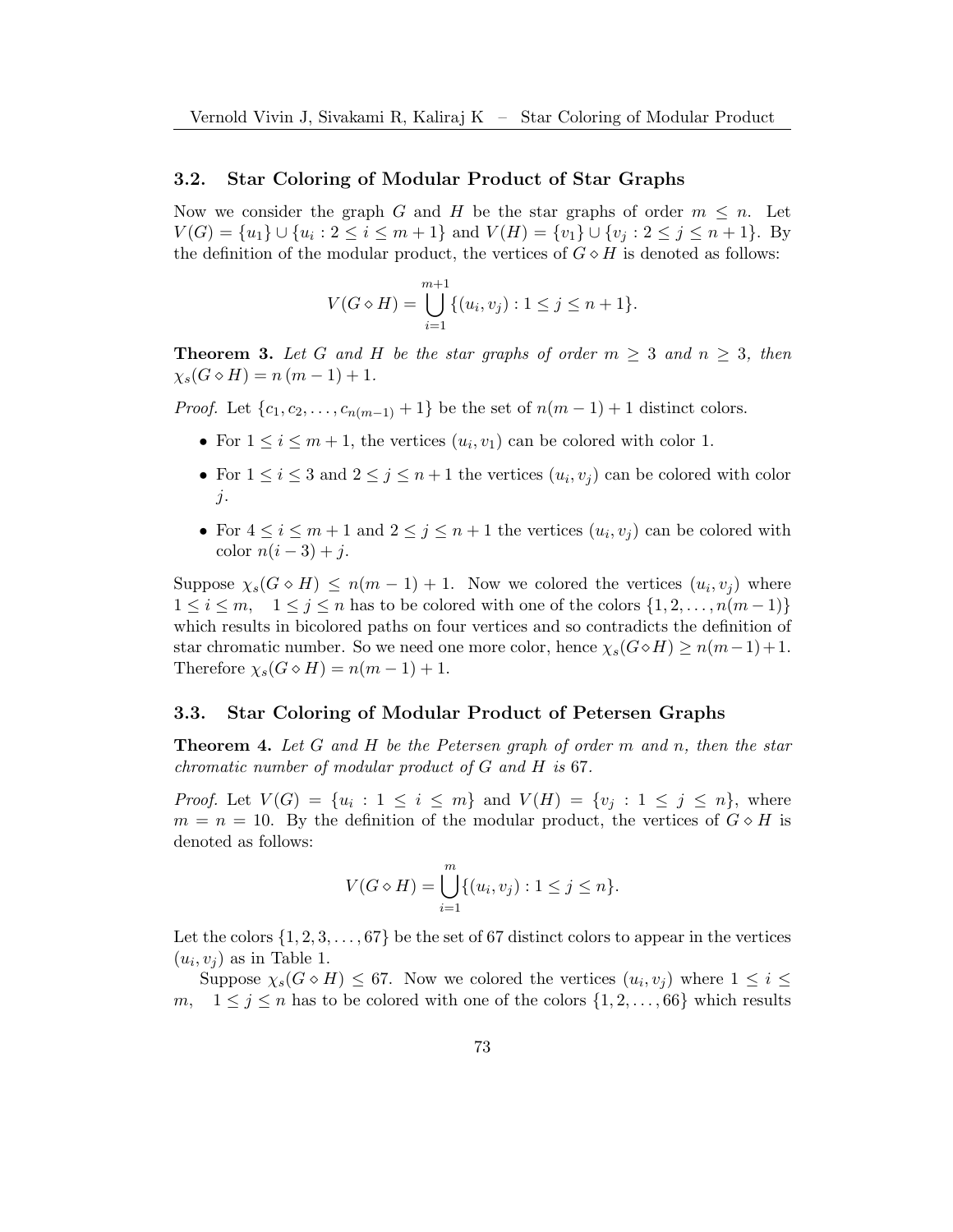| $(u_i, v_j)$ | $j=1$ | $j=2$          | $j=3$ | $j=4$ | $j=5$ | $j=6$ | $j=7$ | $j=8$ | $j=9$ | $j=10$ |
|--------------|-------|----------------|-------|-------|-------|-------|-------|-------|-------|--------|
| $i=1$        |       | $\overline{2}$ | 8     | 16    | 16    | 8     | 28    | 38    | 48    | 58     |
| $i=2$        | 1     | $\overline{2}$ | 9     | 17    | 17    | 9     | 29    | 39    | 49    | 59     |
| $i=3$        |       | 3              | 10    | 18    | 18    | 10    | 30    | 40    | 50    | 60     |
| $i=4$        | 1     | 3              | 11    | 19    | 19    | 11    | 31    | 41    | 51    | 61     |
| $i=5$        | 1     | 4              | 4     | 20    | 20    | 26    | 32    | 42    | 52    | 62     |
| $i=6$        |       | 5              | 12    | 21    | 21    | 12    | 33    | 43    | 53    | 63     |
| $i=7$        | 1     | 5              | 13    | 22    | 22    | 13    | 34    | 44    | 54    | 64     |
| $i=8$        |       | 6              | 14    | 23    | 23    | 14    | 35    | 45    | 55    | 65     |
| $i=9$        | 1     | 6              | 15    | 24    | 24    | 15    | 36    | 46    | 56    | 66     |
| $i=10$       |       |                | 7     | 25    | 25    | 27    | 37    | 47    | 57    | 67     |

<span id="page-7-9"></span>Table 1: Values of the star chromatic number of modular  $G \diamond H$  is 67.

in bicolored paths on four vertices and so contradicts the definition of star chromatic number. So we need one more color, hence  $\chi_s(G \diamond H) \geq 67$ . Therefore  $\chi_s(G \diamond H)$  = 67.

### **REFERENCES**

<span id="page-7-3"></span>[1] M.O. Albertson, G.G. Chappell, H.A. Kierstead, A. Kündgen, R. Ramamurthi, Coloring with no 2-colored  $P_4$ 's, The Electronic Journal of Combinatorics, 11, (2004), Paper  $# R26$ .

<span id="page-7-0"></span>[2] J.A. Bondy, U.S.R. Murty, Graph theory with Applications, London, MacMillan 1976.

<span id="page-7-1"></span>[3] J. Clark, D. A. Holton, A first look at graph theory, World Scientific 1991.

<span id="page-7-6"></span>[4] T.F. Coleman, J. Moré, *Estimation of sparse Hessian matrices and graph col*oring problems, Mathematical Programming, 28(3) (1984), 243–270.

<span id="page-7-4"></span>[5] G. Fertin, A. Raspaud, B. Reed, On Star coloring of graphs, Journal of Graph Theory, 47(3) (2004), 163–182.

<span id="page-7-8"></span>[6] A. H. Gebremedhin, F. Manne, A. Pothen, What color is your Jacobian? Graph coloring for computing derivatives, SIAM Review, 47(4) (2005), 629–705.

<span id="page-7-7"></span>[7] A. H. Gebremedhin, A. Tarafdar, F. Manne, A. Pothen, New acyclic and star coloring algorithms with application to computing Hessians, SIAM Journal on Scientific Computing, 29(3) (2007), 1042–1072.

<span id="page-7-5"></span>[8] B. Grünbaum, Acyclic colorings of planar graphs, Israel Journal of Mathematics, 14 (1973), 390–408.

<span id="page-7-2"></span>[9] F. Harary, Graph Theory, Narosa Publishing home, New Delhi 1969.